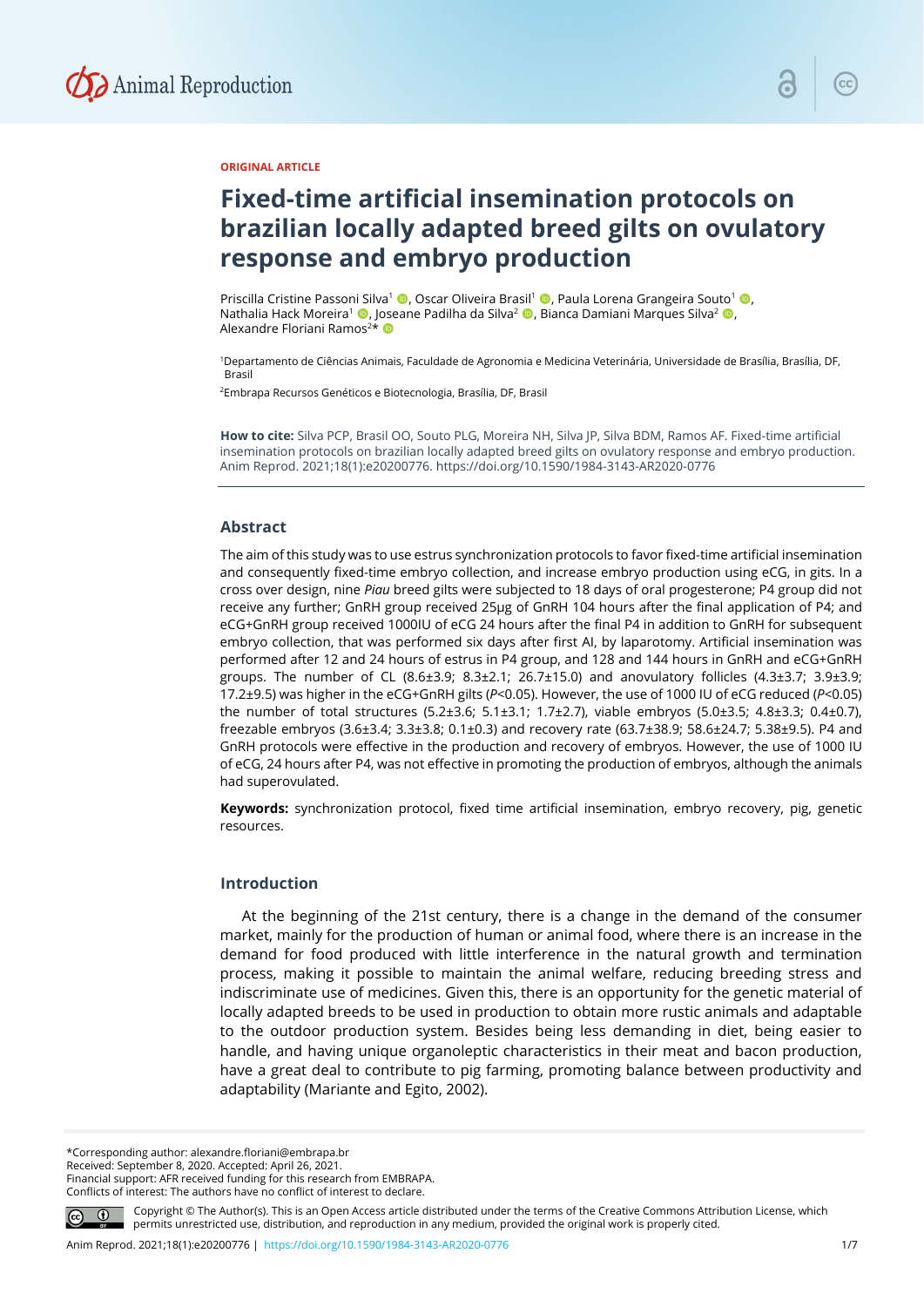One way to reproductive promote these animals, once the Piau breed has low prolificity, is via the collection of embryos to ensure the genetic variability and prevent the extinction of those breeds (Mariante and Egito, 2002). Some problems encountered in the reproductive management in cyclic gilts is the great temporal dispersion of the onset of estrus, estrus detection and time of artificial insemination. Consequently, synchronization protocols have been developed to concentrate the estrus in swine, contributing to reproductive performance of gilts and sows, since homogeneity in the onset of estrus results in the standardization of the time of insemination and collection of embryos in addition to the increase in the number of viable embryos collected (Tummaruk et al., 2011; Kraeling and Webel, 2015).

The available hormones frequently used to synchronize estrus in swine are the orally progestin, used to synchronize estrous cycle, GnRH to synchronize ovulation, eCG for superovulation (Martinez et al., 2019; Peltoniemi et al., 2019) and a combination of eCG with hCG, primarily to synchronize swine which are weaning and stimulate estrus in gilts (De Rensis et al., 2003). However, there are few studies in gilts and these studies have inconsistency results in FTAI protocols.

Other studies were carried out on Piau breed, but none evaluate FTAI protocols and their effects on embryo production in a fixed time embryo collection. Considering the importance of ensuring genetic variability of local breeds a protocol that more accurately synchronizes estrus and ovulation, allowing a fixed time artificial insemination, is needed to optimize, facilitating work and enabling an increase in embryo production and embryo collection in a fixed time as well. This study had two aims, 1- use estrus synchronization protocols to allow fixed-time artificial insemination and consequently fixed-time embryo collection, 2- associating use of eCG to increase embryo production in less prolific breeds such as locally adapted Piau.

## **Materials and methods**

#### **Animals and estrus synchronization**

The experiment employed a cross over design, such that each animal received three different treatments during three different time periods. A rest period of 60 days was provided between the end of one treatment and the beginning of the next. Nine gilts of the Piau breed, clinically healthy, cyclical, between 12-24 months old, weighing between 60-110 kg, underwent a three protocols of estrus synchronization for subsequent collection of embryos: Group 1 (P4 Group) – oral administration of 20 mg of progestin (Altrenogest, Regumate®, Intervet Schering - Plough Animal Health), for 18 days; group 2 (GnRH Group) – oral administration of 20 mg of progestin (Altrenogest) for 18 days in addition to a single dose 25 µg GnRH (Gestran®, União Química Farmacêutica Nacional S.A) IM 104 hours after the last dose of P4 and group 3 (eCG+GnRH Group) – oral administration of 20 mg of progestin (Altrenogest) for 18 days in addition to single dose IM of 1000 IU of eCG (Novormon®, Intervet Schering-Plough do Brasil S.A.) and 25µg of GnRH, 24 hours and 104 hours after the final dose of progestin, respectively.

#### **Estrus detection and fixed-time artificial insemination**

Estrus detection was performed in all gilts initiated 24 hours after P4 cessation, performed by experienced personal, twice a day, allowing contact of females with three mature boars for 30 minutes.

The animals of the P4 group were inseminated 12 hours after the onset of estrus and the insemination was repeated 24 hours later. The animals of the GnRH and eCG+GnRH groups were inseminated at a fixed time 128 hours and 144 hours after the last dose of progestin. The animals were inseminated using a pool of refrigerated semen from three boars where each boar contributed the same amount of semen to the formation of the pool. The semen was collected on the day of the first insemination of each gilt using the penile massage technique, and diluted in Beltsville Thawing Solution (BTS), so that each insemination dose contained 100 mL and a 3 billion spermatozoa concentration with at least 70% of total motility and 70% of spermatozoa with normal morphology. Semen was cooled to 15°C.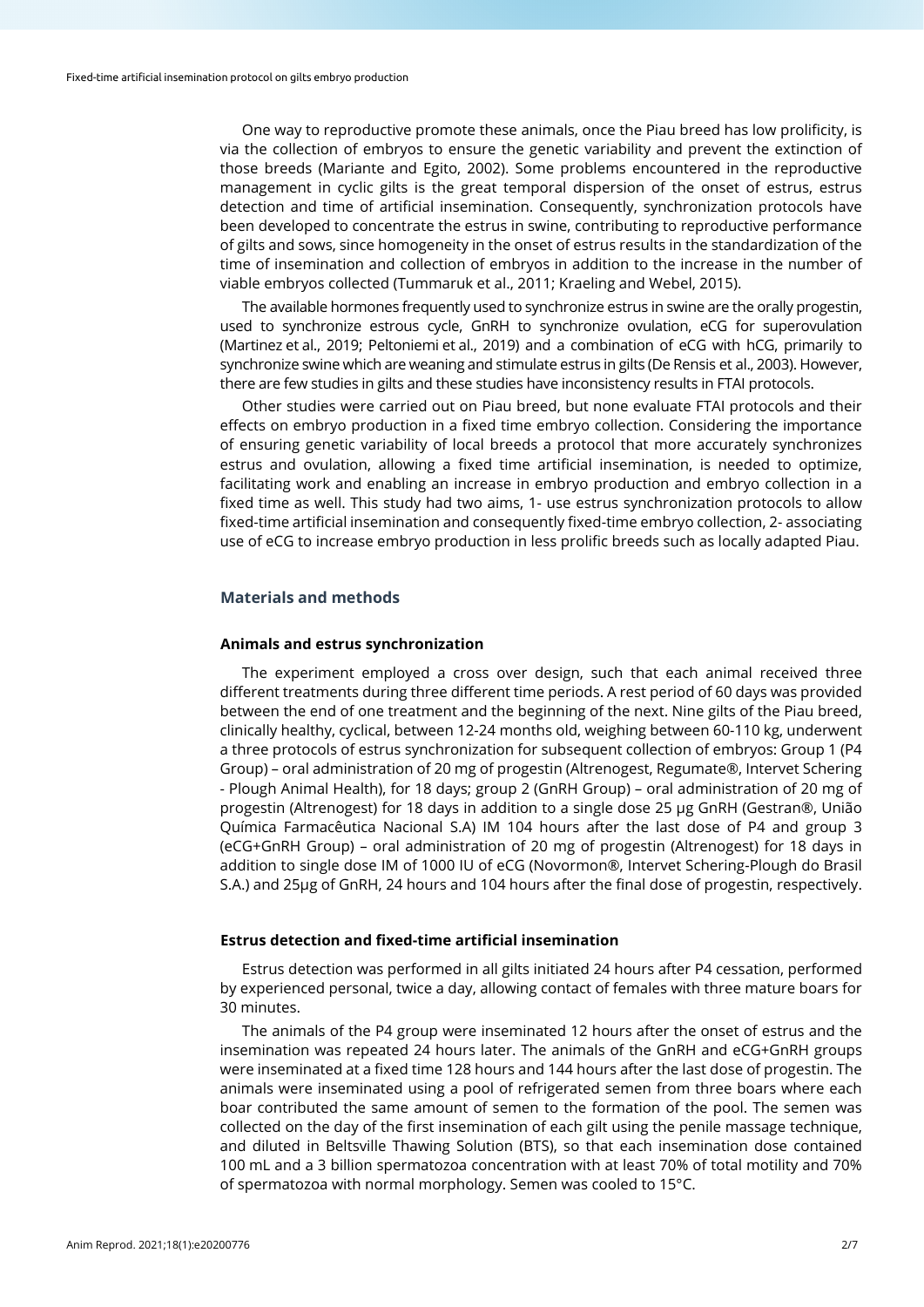## **Embryo collection**

Six days after the first artificial insemination the animals were taken to the operating room for embryo collection. The animals were tranquilized with azaperone (2mg/kg/IM) and anaesthetized with ketamine (15mg/kg/IV) and placed on a surgical table in a *Trendelenburg* position. The uterine horns were exposed by means of a mid-ventral incision and the ovaries were examined to measure ovulation. A 14G Foley catheter connected to a Petri-dish was inserted 25 cm from the utero-tubal junction (UTJ). A 16G intravenous catheter was inserted next to the UTJ, through which 60 mL of PBS at 37°C were introduced. The uterine horns were massaged to assist in recovering the embryos. After total recovery of the PBS, the procedure was repeated for the other horn. After embryo collection, the gilts received a single dose IM of 150 µg of cloprostenol sodium (Sincrocio®, Ourofino).

Animals with ≥ 10 ovulations were considered superovulated. Collected structures were classified according to the stage of development and quality following the morphological parameters established by the International Embryo Transfer Society (Stringfellow and Seidel, 1998). The fertilized structures were classified as viable embryos, the embryos classified as freezable were morula or early blastocysts with quality grade between I and II.

## **Statistical analysis**

The variables were tested for normality using the Shapiro-Wilk test and for homoscedasticity using the Bartlett test. All of the variables evaluated did not show normal distribution and/or homoscedasticity and were analyzed using the nonparametric Kruskal-Wallis test and the averages thereof were subjected to the t-Student test. The variables of the spread for the onset of estrus were analyzed using the F test. Differences were considered significant when P < 0.05.

This experiment was approved by the Committee on Ethics in the Use of Animals of the Brazilian Agricultural Research Corporation (Embrapa) Genetic Resources and Biotechnology Department (Protocol 007/2014).

# **Results**

All the animals that showed clinical signs of estrus within 168 hours after the last dosage of P4 were considered synchronized. The animals manifested estrus behavior in the period between 96 and 152 hours, 96 and 128 hours, and 72 and 104 hours, for the P4, GnRH, and eCG+GnRH groups, respectively. Average time for the onset of estrus was 128 ± 20.78 hours in P4 group, 112.88 ± 14.66 in GnRH group, and 93.33 ± 12.64 in eCG+GnRH group. The distribution in the onset of estrus was similar between treatments (*P*>0.05) (Figure 1).



**Figure 1.** Distribution of the onset of estrus in gilts subjected to the protocols containing P4, eCG and GnRH for subsequent collection of embryos, the x-axis indicates the average duration of estrus (hours) after withdrawal of P4 (*P*> 0.05).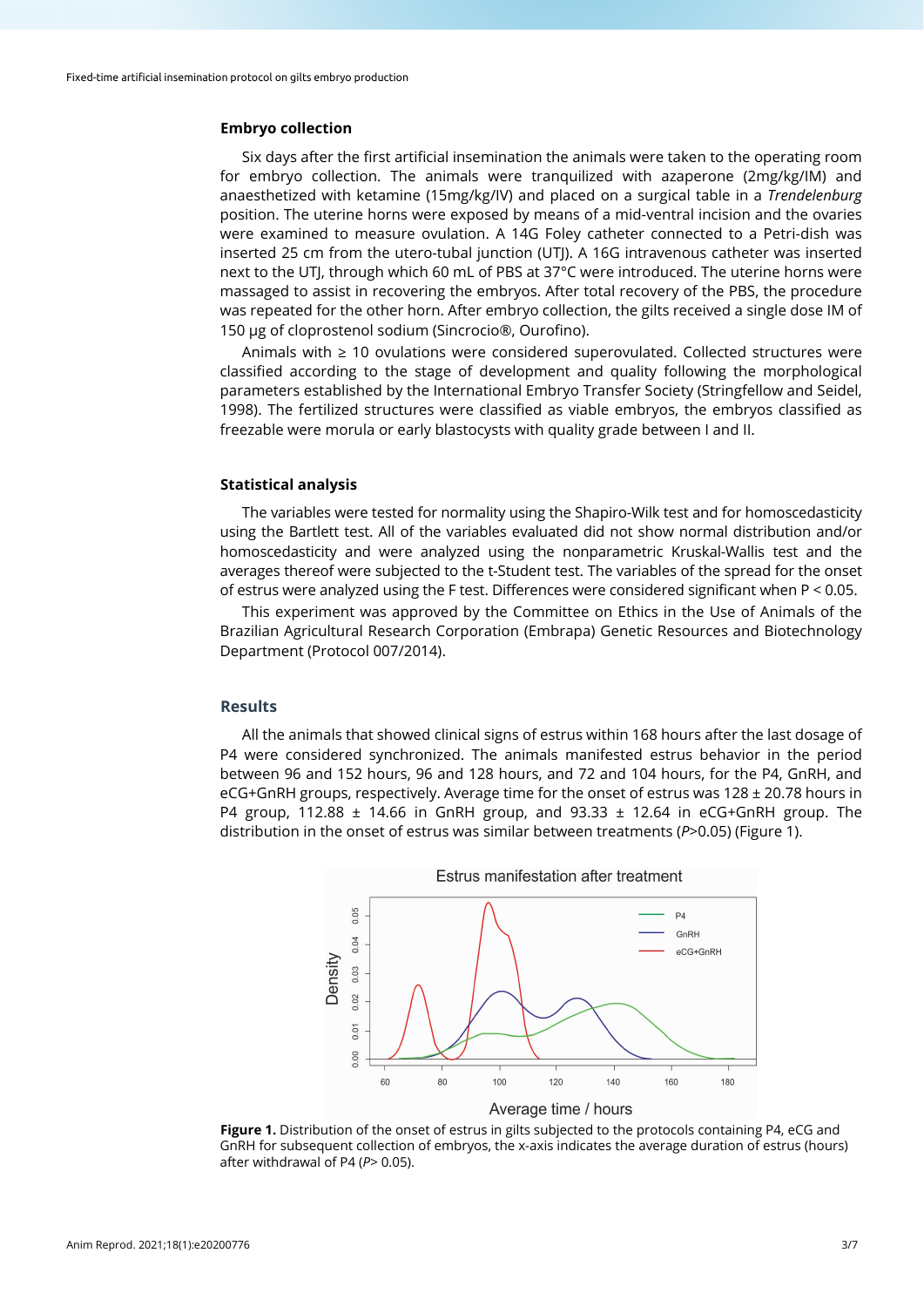The synchronization protocols significantly influenced (*P* <0.05) the amount of corpus luteum (CL), number of anovulatory follicles (> 8 mm) (Anov. Foll.), total structures, viable embryos, freezable embryos and embryo recovery rate (Table 1). The animals which were stimulated using eCG (eCG+GnRH group) showed an increase in the number of anovulatory follicles and CL, but a decrease in embryo production.

**Table 1.** Mean values and standard error (X ± SE) of ovulatory response and embryo recovery in gilts subjected to protocols containing P4, eCG and GnRH.

| Group               | <b>CL</b>              | Anov. Foll.      | <b>Total</b><br><b>Structures</b> | <b>Viable</b><br><b>Embryos</b> | Freezeable<br><b>Embryos</b> | <b>Recovery</b><br><b>Rate (%)</b> |
|---------------------|------------------------|------------------|-----------------------------------|---------------------------------|------------------------------|------------------------------------|
| $P4(n=9)$           | $8.6 \pm 1.3^b$        | $4.3 \pm 1.2^b$  | $5.2 \pm 1.2$ <sup>a</sup>        | $5.0 \pm 1.2$ <sup>a</sup>      | $3.6 \pm 1.1^a$              | $63.7 \pm 13.0^a$                  |
| $GnRH(n=9)$         | $8.3 \pm 0.7^b$        | $3.9 + 1.3b$     | $5.1 \pm 1.0^a$                   | $4.8 \pm 1.1^a$                 | $3.3 + 1.3a$                 | 58.6 ± 8.2 <sup>a</sup>            |
| eCG+GnRH<br>$(n=9)$ | $26.7 \pm 5.0^{\circ}$ | $17.2 \pm 3.2^a$ | $1.7 \pm 0.9^{\rm b}$             | $0.4 \pm 0.2^b$                 | $0.1 \pm 0.1^{\rm b}$        | $5.4 \pm 3.2^b$                    |

a,b<sub>Different letters in the same column differ between treatments (*P*<0.05). Anov. Foll.= Anovulatory follicles; CL = corpus</sub> luteum; P4 group: oral administration of 20 mg of progestin for 18 days; GnRH Group: oral administration of 20 mg of progestin or 18 days in addition to 25 µg GnRH 104 hours after the last dose of P4; eCG + GnRH Group: oral administration of 20 mg of progestin for 18 days in addition to 1000 IU of eCG 24 hours after the final dose of P4 and 25µg of GnRH 104 hours after the final dose of progestin.

## **Discussion**

The onset of estrus is an effective tool to evaluate the responsiveness of the animals to synchronization treatments. In this experiment, 100% of the animals manifested estrus within the predetermined period for all three treatments, demonstrating that all protocols were effective in synchronizing estrus, which agrees with the results found by other authors (Martinat-Botté et al., 1995, 2010; Soede et al., 2011; Grégoire et al., 2012; Kirkwood and Kauffold, 2015; De Rensis and Kirkwood, 2016). Given that the animals tended to manifest estrus up to seven days after the cessation of oral progesterone and the consequent physiological increase in oestradiol, the onset of estrus in this study and in others is probably influenced by follicular condition at the time of progestagen removal than follicular stimulation with eCG or ovulation induction with GnRH (Martinat-Botté et al., 1990, 1995; Koutsotheodoros et al., 1998; Grégoire et al., 2012; Kirkwood and Kauffold, 2015; De Rensis and Kirkwood, 2016).

As the estrus synchronization protocols were effective in inducing estrus, it was possible to perform artificial insemination at a fixed time, consequently the embryo collections occurred at predetermined times and there was recovery of viable embryos. Embryo production in P4 and GnRH groups was compatible with the prolificacy of the breed (Silva et al., 2014; Montes et al., 2018) and therefore can be considered a satisfactory result since the use of protocols permits better scheduling and management of the activities (Kraeling and Webel, 2015) which contribute to the germplasm banks. Use only of altrenogest in gilts showed results of a lower estrus interval (2-3 d) and higher ovulation rate (Wang et al., 2018).

The use of eCG, in this study, served the propose to induce superovulation, as the animals that received eCG showed a higher number of ovulations, compared to the other treatment groups, and since Brazilian Piau breed has average of 11.1±2.4 in ovulation rate, number of total pigs born (9.3±2.7) and pigs born alive (7.9±2.6) (Silva et al., 2011). Also seen in other studies with averages of more than 20 ovulations in commercial breeds, when the dosage applied was equal to or greater than 1000 IU (Besenfelder et al., 1997; Hazeleger et al., 2000; Rátky et al., 2001; Fujino et al., 2006; Kauffold et al., 2007; Sommer et al., 2007; Martinat-Botté et al., 2010). Given that eCG activity is similar to FSH and LH (Brüssow et al., 2009; Soede et al., 2011; Driancourt et al., 2013; De Rensis and Kirkwood, 2016), a dosage of 1000 IU triggers greater follicular growth, stimulating greater numbers of follicles to grow and develop LH receptors and, subsequently, to ovulate, resulting in a larger amount of CL.

On the other hand, animals that received eCG had a great amount of anovulatory follicles. The molecular mechanism for the formation of follicular cysts is not yet known (Ziecik et al., 2017). Studies with sheep show that a high dose of eCG may cause anovulatory follicle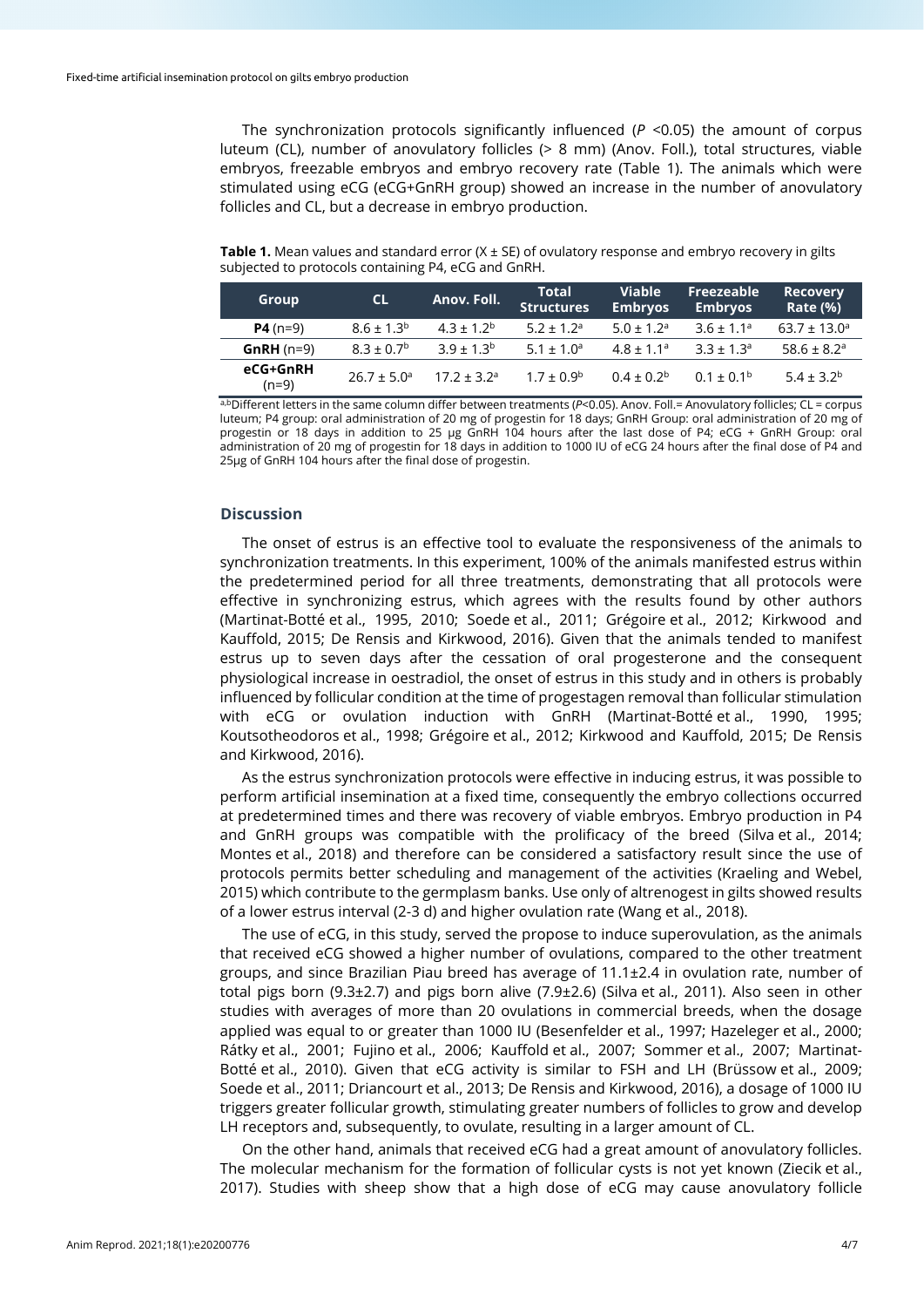development, probably due to the long half-life of this gonadotrophin (Jabbour and Evans, 1991). However, studies with doses of 1000 IU in swine have been effective for superovulating the animals without the occurrence of anovulatory follicles (Hazeleger et al., 2000; Rátky et al., 2001; Fujino et al., 2006). These results differ from those found in this study, wherein those animals which received 1000 IU of eCG (eGC+GnRH group) showed a greater number of anovulatory follicles than those which did not (P4 and GnRH groups). The use of a locally adapted breed, rather than a commercial breed as in other studies, may be largely responsible for this divergence of results, since the local breeds are smaller and therefore have a lower metabolic demand than commercial breeds, making an eCG dose of 1000 IU possibly excessive.

Given that the breeds studied have fewer ovulations than commercial breeds, this study sought to stimulate follicular development via the use of eCG in order to increase embryo production. However, the proportion of viable embryos in the group of animals in which follicular development was stimulated with eCG was significantly lower than in the groups receiving progestins and GnRH, which is similar to the results of another study (Wollenberg et al., 1990). These results suggest that the small proportion of viable embryos and, consequently, of freezable embryos in eCG+GnRH group may be due to higher plasma concentrations of E2 due to the large number of anovulatory follicles, which could produce a change in the uterine tubes and the uterus which would adversely impact fertilization and embryo quality.

In addition, the recovery rate of the animals in the eCG+GnRH group was lower than in other studies (Herrmann and Holtz, 1981; Schlieper and Holtz, 1986; Wollenberg et al., 1990; Hazeleger et al., 2000; Fujino et al., 2006; Kirkwood and Kauffold, 2015; Hribal et al., 2016) and lower than that of the other groups in this experiment. Some hypothesis could be made, due to the larger amount of CL and anovulatory follicles an imbalance may occur between E2 and P4 and it is known that these hormones influence the size and movement of the fimbriae, the contractility of the oviduct and the production of fluid (Barton et al., 2020). In some species as horses, rats and hamsters only embryos are transported to uterus, unfertilized eggs are retained in oviduct (Li and Winuthayanon, 2017). Failure to capture oocyte and embryo transport (He et al., 2019).

The use of 1000 IU of eCG stimulated follicular growth and hence superovulation. However, had a great amount of anovulatory follicles and the number of recovered structures reduced producing a lower response in quantity and quality of embryos showing a significant difference in the number of total structures, viable and frozen embryos than the other groups. Therefore, it is probable that adjustments to the protocol and the hormone levels would improve embryo recovery and embryo quality.

## **Conclusions**

All protocols were effective for synchronizing estrus within four to seven days in cyclic gilts. Protocols that used progesterone and GnRH were effective in the production and recovery of embryos. Furthermore, the protocol including the use of GnRH can also enable the use of artificial insemination and embryo collection at a fixed time.

## **Acknowledgements**

To Embrapa for financial support and CAPES for scholarships.

## **References**

Barton BE, Herrera GG, Anamthathmakula P, Rock JK, Willie AM, Harris EA, Takemaru KI, Winuthayanon W. Roles of steroid hormones in oviductal function. Reproduction. 2020;159(3):R125-37. [http://dx.doi.org/10.1530/REP-19-0189.](https://doi.org/10.1530/REP-19-0189) [PMid:32040278.](https://www.ncbi.nlm.nih.gov/entrez/query.fcgi?cmd=Retrieve&db=PubMed&list_uids=32040278&dopt=Abstract)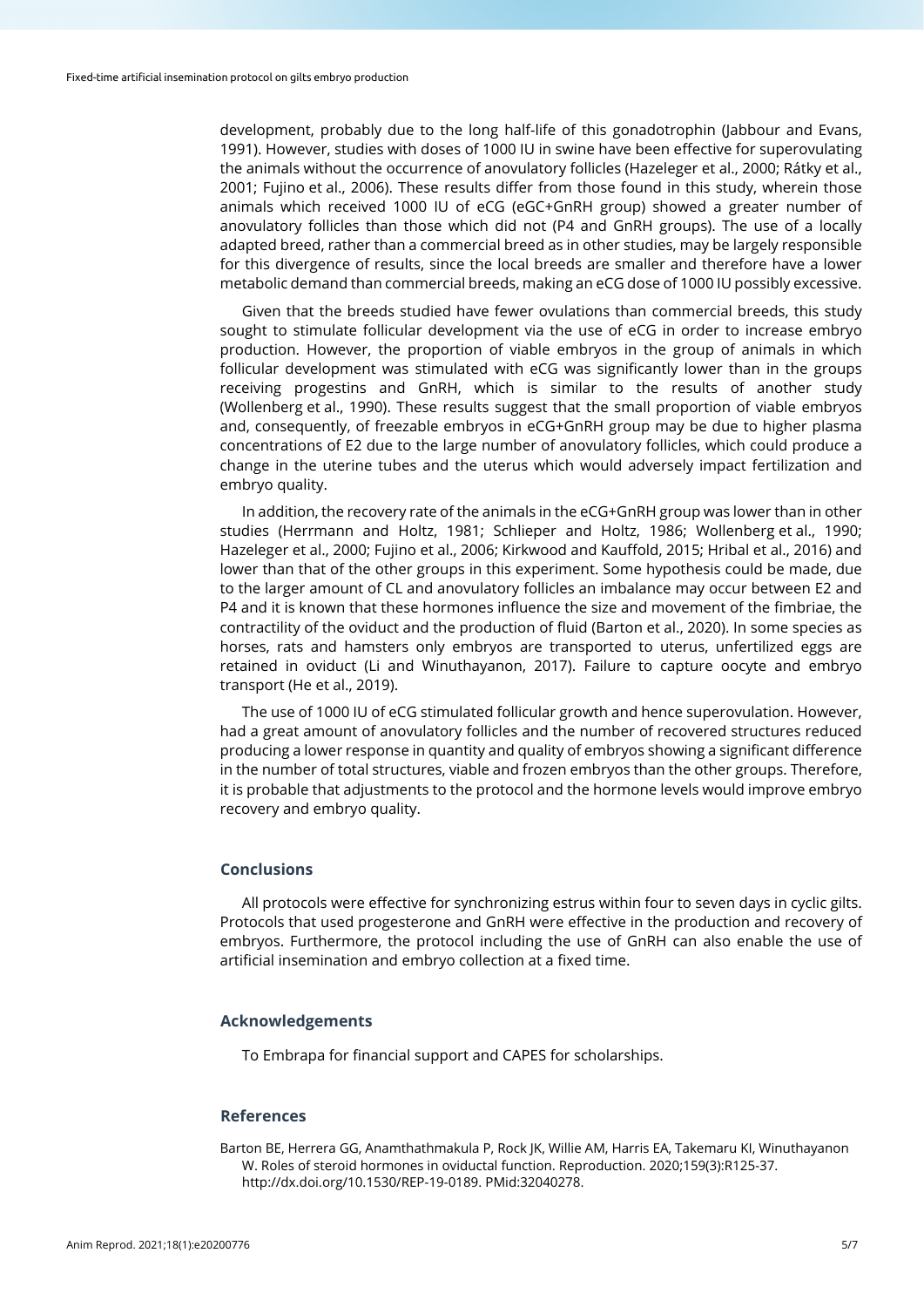- Besenfelder U, Mödl J, Müller M, Brem G. Endoscopic embryo collection and embryo transfer into the oviduct and the uterus of pigs. Theriogenology. 1997;47(5):1051-60[. http://dx.doi.org/10.1016/S0093-](https://doi.org/10.1016/S0093-691X(97)00062-9) [691X\(97\)00062-9.](https://doi.org/10.1016/S0093-691X(97)00062-9) [PMid:16728055.](https://www.ncbi.nlm.nih.gov/entrez/query.fcgi?cmd=Retrieve&db=PubMed&list_uids=16728055&dopt=Abstract)
- Brüssow KP, Schneider F, Kanitz W, Rátky J, Kauffold J, Wähner M. Studies on fixed-time ovulation induction in the pig. Soc Reprod Fertil Suppl. 2009;66:187-95. [PMid:19848281.](https://www.ncbi.nlm.nih.gov/entrez/query.fcgi?cmd=Retrieve&db=PubMed&list_uids=19848281&dopt=Abstract)
- De Rensis F, Benedetti S, Silva P, Kirkwood RN. Fertility of sows following artificial insemination at a gonadotrophin-induced estrus coincidente with weaning. Anim Reprod Sci. 2003;76(3-4):245-50. [http://dx.doi.org/10.1016/S0378-4320\(02\)00245-2.](https://doi.org/10.1016/S0378-4320(02)00245-2) [PMid:12586496.](https://www.ncbi.nlm.nih.gov/entrez/query.fcgi?cmd=Retrieve&db=PubMed&list_uids=12586496&dopt=Abstract)
- De Rensis F, Kirkwood RN. Control of estrus and ovulation: fertility to timed insemination of gilts and sows. Theriogenology. 2016;86(6):1460-6[. http://dx.doi.org/10.1016/j.theriogenology.2016.04.089.](https://doi.org/10.1016/j.theriogenology.2016.04.089) [PMid:27287469.](https://www.ncbi.nlm.nih.gov/entrez/query.fcgi?cmd=Retrieve&db=PubMed&list_uids=27287469&dopt=Abstract)
- Driancourt MA, Cox P, Rubion S, Harnois-Milon G, Kemp B, Soede NM. Induction of LH surge and ovulation by buserelin (as Receptal) allows breeding of weaned sows with a single fixed-time insemination. Theriogenology. 2013;80(4):391-9. [http://dx.doi.org/10.1016/j.theriogenology.2013.05.002.](https://doi.org/10.1016/j.theriogenology.2013.05.002) [PMid:23777891.](https://www.ncbi.nlm.nih.gov/entrez/query.fcgi?cmd=Retrieve&db=PubMed&list_uids=23777891&dopt=Abstract)
- Fujino Y, Nakamura Y, Kobayashi H, Kikuchi K. Relationship between time elapsed after human chorionic gonadotropin administration and developmental stage in porcine embryos collected from prepubertal gilts. Vol. 52. J Reprod Dev. 2006;52(2):267-75[. http://dx.doi.org/10.1262/jrd.17076.](https://doi.org/10.1262/jrd.17076) [PMid:16462095.](https://www.ncbi.nlm.nih.gov/entrez/query.fcgi?cmd=Retrieve&db=PubMed&list_uids=16462095&dopt=Abstract)
- Grégoire A, Allard A, Huamán E, León S, Silva RM, Buff S, Berard M, Joly T. Control of the estrous cycle in guinea-pig (*Cavia porcellus*). Theriogenology. 2012;78(4):842-7. [http://dx.doi.org/10.1016/j.theriogenology.2012.03.034.](https://doi.org/10.1016/j.theriogenology.2012.03.034) [PMid:22626773.](https://www.ncbi.nlm.nih.gov/entrez/query.fcgi?cmd=Retrieve&db=PubMed&list_uids=22626773&dopt=Abstract)
- Hazeleger W, Bouwman EG, Noordhuizen JPTM, Kemp B. Effect of superovulation induction on embryonic development on day 5 and subsequent development and survival after nonsurgical embryo transfer in pigs. Theriogenology. 2000;53(5):1063-70[. http://dx.doi.org/10.1016/S0093-](https://doi.org/10.1016/S0093-691X(00)00252-1) [691X\(00\)00252-1.](https://doi.org/10.1016/S0093-691X(00)00252-1) [PMid:10798484.](https://www.ncbi.nlm.nih.gov/entrez/query.fcgi?cmd=Retrieve&db=PubMed&list_uids=10798484&dopt=Abstract)
- He Y, Qu Y, Jing JC, Chen Z. Characterization of oviduct ciliary beat frequency using real time phase resolved Doppler spectrally encoded interferometric microscopy. Biomed Opt Express. 2019;10(11):5650-9. [http://dx.doi.org/10.1364/BOE.10.005650.](https://doi.org/10.1364/BOE.10.005650) [PMid:31799037.](https://www.ncbi.nlm.nih.gov/entrez/query.fcgi?cmd=Retrieve&db=PubMed&list_uids=31799037&dopt=Abstract)
- Herrmann HH, Holtz W. Culture of pig embryos collected in situ or after slaughter. Anim Reprod Sci. 1981;4(2):143-7[. http://dx.doi.org/10.1016/0378-4320\(81\)90041-5.](https://doi.org/10.1016/0378-4320(81)90041-5)
- Hribal R, Guenther A, Rübensam K, Jewgenow K. Blastocyst recovery and multifactorial gene expression analysis in the wild guinea pig (Cavia aperea). Theriogenology. 2016;86(5):1299-307. [http://dx.doi.org/10.1016/j.theriogenology.2016.04.071.](https://doi.org/10.1016/j.theriogenology.2016.04.071) [PMid:27264741.](https://www.ncbi.nlm.nih.gov/entrez/query.fcgi?cmd=Retrieve&db=PubMed&list_uids=27264741&dopt=Abstract)
- Jabbour HN, Evans G. Ovarian and endocrine responses of merino ewes following treatment with PMSG and GnRH or PMSG antiserum. Anim Reprod Sci. 1991;24(3-4):259-70. [http://dx.doi.org/10.1016/S0378-4320\(05\)80009-0.](https://doi.org/10.1016/S0378-4320(05)80009-0)
- Kauffold J, Beckjunker J, Kanora A, Zaremba W. Synchronization of estrus and ovulation in sows not conceiving in a scheduled fixed-time insemination program. Anim Reprod Sci. 2007;97(1-2):84-93. [http://dx.doi.org/10.1016/j.anireprosci.2006.01.004.](https://doi.org/10.1016/j.anireprosci.2006.01.004) [PMid:16481132.](https://www.ncbi.nlm.nih.gov/entrez/query.fcgi?cmd=Retrieve&db=PubMed&list_uids=16481132&dopt=Abstract)
- Kirkwood RN, Kauffold J. Advances in breeding management and use of ovulation induction for fixedtime AI. Reprod Domest Anim. 2015;50(Suppl 2):85-9. [http://dx.doi.org/10.1111/rda.12524.](https://doi.org/10.1111/rda.12524) [PMid:26174924.](https://www.ncbi.nlm.nih.gov/entrez/query.fcgi?cmd=Retrieve&db=PubMed&list_uids=26174924&dopt=Abstract)
- Koutsotheodoros F, Hughes PE, Parr RA, Dunshea FR, Fry RC, Tilton JE. The effects of post-weaning progestagen treatment (Regumate) of early-weaned primiparous sows on subsequent reproductive performance. Anim Reprod Sci. 1998;52(1):71-9. [http://dx.doi.org/10.1016/S0378-4320\(98\)00088-8.](https://doi.org/10.1016/S0378-4320(98)00088-8) [PMid:9728816.](https://www.ncbi.nlm.nih.gov/entrez/query.fcgi?cmd=Retrieve&db=PubMed&list_uids=9728816&dopt=Abstract)
- Kraeling RR, Webel SK. Current strategies for reproductive management of gilts and sows in North America. J Anim Sci Biotechnol. 2015;6(1):3[. http://dx.doi.org/10.1186/2049-1891-6-3.](https://doi.org/10.1186/2049-1891-6-3) [PMid:25838898.](https://www.ncbi.nlm.nih.gov/entrez/query.fcgi?cmd=Retrieve&db=PubMed&list_uids=25838898&dopt=Abstract)
- Li S, Winuthayanon W. Oviduct: roles in fertilization and early embryo development. J Endocrinol. 2017;232(1):R1-26[. http://dx.doi.org/10.1530/JOE-16-0302.](https://doi.org/10.1530/JOE-16-0302) [PMid:27875265.](https://www.ncbi.nlm.nih.gov/entrez/query.fcgi?cmd=Retrieve&db=PubMed&list_uids=27875265&dopt=Abstract)
- Mariante AS, Egito AA. Animal genetic resources in brazil: result of five centuries of natural selection. Theriogenology. 2002;57(1):223-35. [http://dx.doi.org/10.1016/S0093-691X\(01\)00668-9.](https://doi.org/10.1016/S0093-691X(01)00668-9) [PMid:11775972.](https://www.ncbi.nlm.nih.gov/entrez/query.fcgi?cmd=Retrieve&db=PubMed&list_uids=11775972&dopt=Abstract)
- Martinat-Botté F, Bariteau F, Forgerit Y, Macar C, Moreau A, Terqui M, Signoret JP. Control of oestrus in gilts II. Synchronization of oestrus with a progestagen, altrenogest (Regumate): effect on fertility and litter size. Anim Reprod Sci. 1990;22(3):227-33[. http://dx.doi.org/10.1016/0378-4320\(90\)90063-L.](https://doi.org/10.1016/0378-4320(90)90063-L)